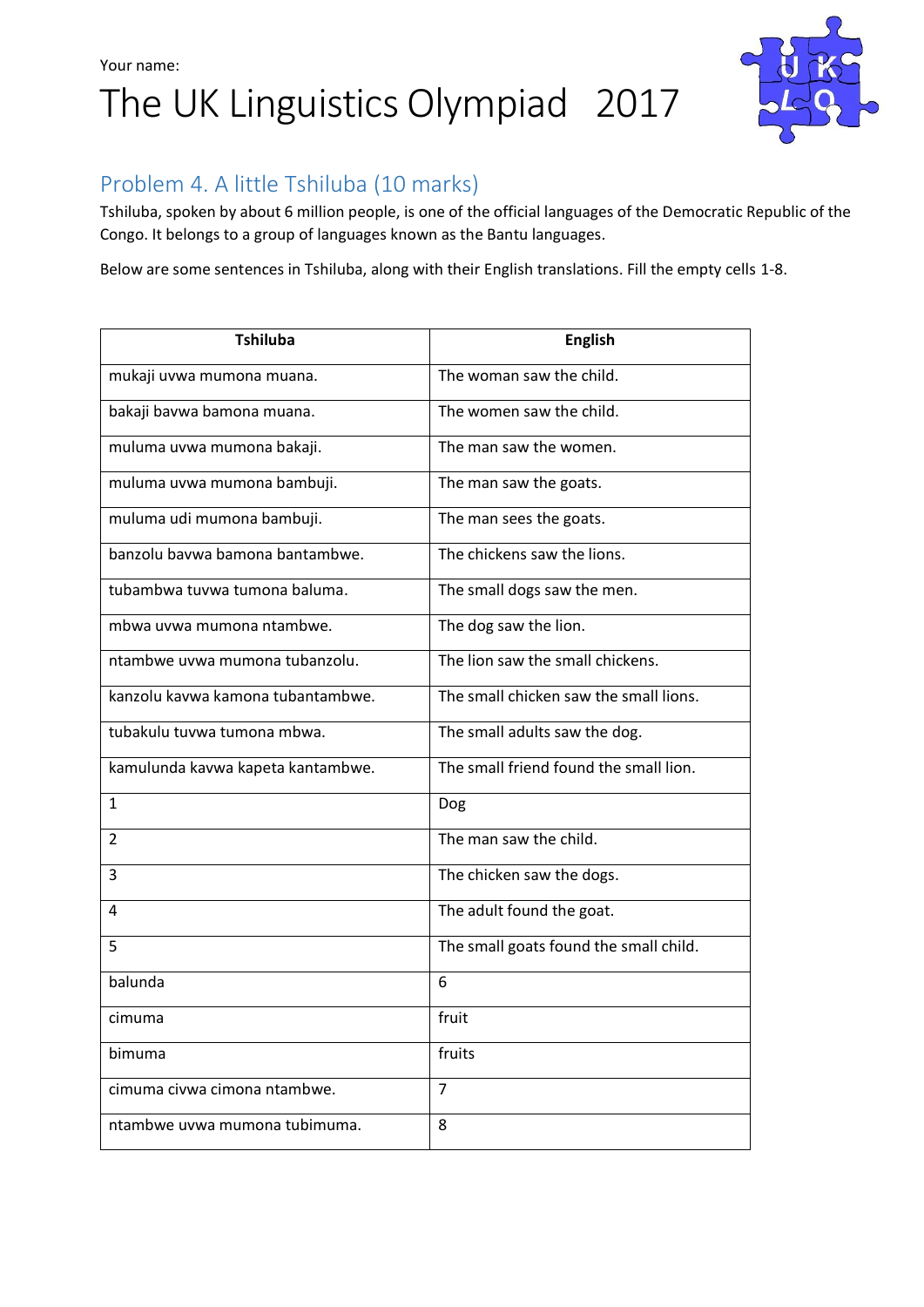# The UK Linguistics Olympiad 2017



#### Solution and marking.

#### Scoring:

- 1 point for each correct word. No half marks. (max. 25)
	- o No points for 'the', accept without 'the'.
- Score positively  $-1$  for each target word, ignore extra non-target words.
	- o But insist on correct order; if A … B should be B … A, accept A but not B.
	- o Insist on correct number (singular/plural)
	- o Accept a noun only if its grammatical function is right.
	- o Reject active-passive exchanges even if the meaning is the same.
- Score generously if different scores are possible, choose the highest.

| <b>Tshiluba</b>                   | <b>English</b>                         | points         |
|-----------------------------------|----------------------------------------|----------------|
| mukaji uvwa mumona muana.         | The woman saw the child.               |                |
| bakaji bavwa bamona muana.        | The women saw the child.               |                |
| muluma uvwa mumona bakaji.        | The man saw the women.                 |                |
| muluma uvwa mumona bambuji.       | The man saw the goats.                 |                |
| muluma udi mumona bambuji.        | The man sees the goats.                |                |
| banzolu bavwa bamona bantambwe.   | The chickens saw the lions.            |                |
| tubambwa tuvwa tumona baluma.     | The small dogs saw the men.            |                |
| mbwa uvwa mumona ntambwe.         | The dog saw the lion.                  |                |
| ntambwe uvwa mumona tubanzolu.    | The lion saw the small chickens.       |                |
| kanzolu kavwa kamona tubantambwe. | The small chicken saw the small lions. |                |
| tubakulu tuvwa tumona mbwa.       | The small adults saw the dog.          |                |
| kamulunda kavwa kapeta kantambwe. | The small friend found the small lion. |                |
| 1 mbwa                            | Dog                                    | $\mathbf{1}$   |
| 2 muluma uvwa mumona muana.       | The man saw the child.                 | 4              |
| 3 nzolu uvwa mumona bambwa.       | The chicken saw the dogs.              | $\overline{4}$ |
| 4 mukulu uvwa mupeta mbuji.       | The adult found the goat.              | 4              |
| 5 tubambuji tuvwa tupeta kamuana. | The small goats found the small child. | 4              |
| balunda                           | 6 friends [not: friend]                | $\mathbf{1}$   |
| cımuma                            | fruit                                  |                |
| bimuma                            | fruits                                 |                |
| cimuma civwa cimona ntambwe.      | 7 The fruit saw the lion.              | 3              |
| ntambwe uywa mumona tubimuma.     | 8 The lion saw the small fruits.       | 4              |